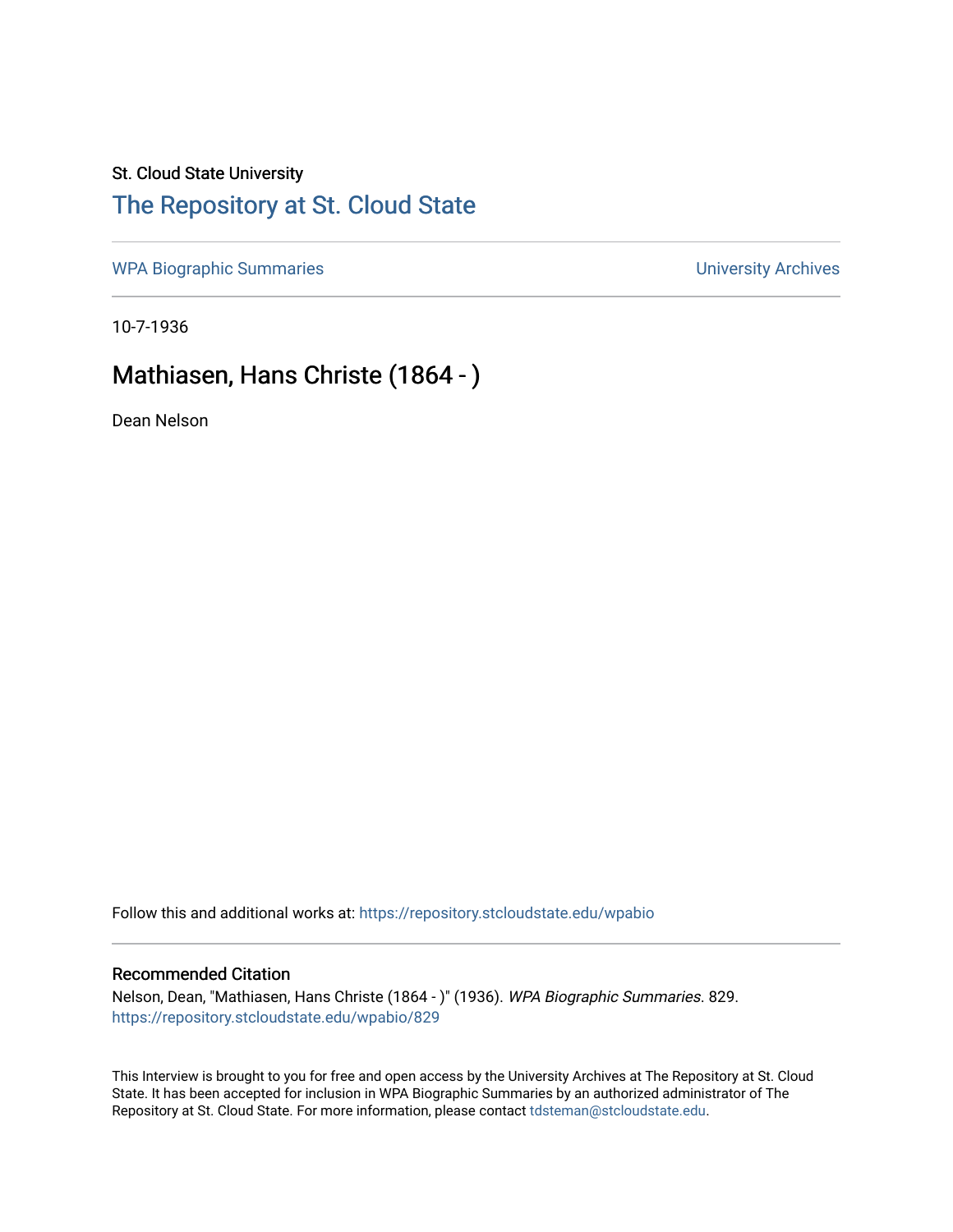## MATHIASEN, HANS CHRISTE

 $\sqrt{2}$ 

File No.  $B-S13$ 

mes of the

Hans Christe Mathiasen was born in Muirn, Denmark, October 17, 1864, son of Lars and **Anna** (Larson) Mathiasen. Hans received his early schooling in Denmark and at the age of seven was brought to America by his parents. Lars Mathiasen settled in Alden, Freeport County, Minnesota and started farming. Here Hans received additional schooling up to what was considered the third reader.

After receiving this much education it was time for Hans to start working so he began by helpirghis father on the farm. After several years he worked at home part time and did odd jobs for the neighboring communities and fa.rmers.

Hans C. Mathiasen married Margaret Swensen at Alden on September 6, 1891. Margaret (Swensen) Mathiasen was born in Shalin, Denmark November 13, 1872, daughter of Henry and Carrie (Hansen) Swensen. She received her early education in Denmark and came to America with her parents in 1881. Henry Swensen settled in Alden, Freeport County and established a farm there. At this town, Alden, Margaret spent her life previous to her marriage.

After his marriage Hans Mathiasen moved to Iowa where he established a clothing business. He managed this for several years and then went to North Dakota where he bought and sold grain. After several years in North Dakota he returned to Minnesota and settled in Saint Cloud. Hans was associated with several business institutions in Saint Cloud and in the last few years managed a cafe in East Saint Cloud. He is now retired and lives at his home on East Saint Germain Street.

To Hans and Margaret (Swensen) Mathiasen were born seven children. Gertrude (Mathiasen) McComb; Alma (Mathiasen) Benowitz; Marie; Margaret (Mathiasen) Freiderich; Aren; Alfred; and LeRoy. There are eighteen grandchildren.

Interviewed: Hans C. Mathiasen Date: October 7, 1936<br>By: Dean Nelson, 1936